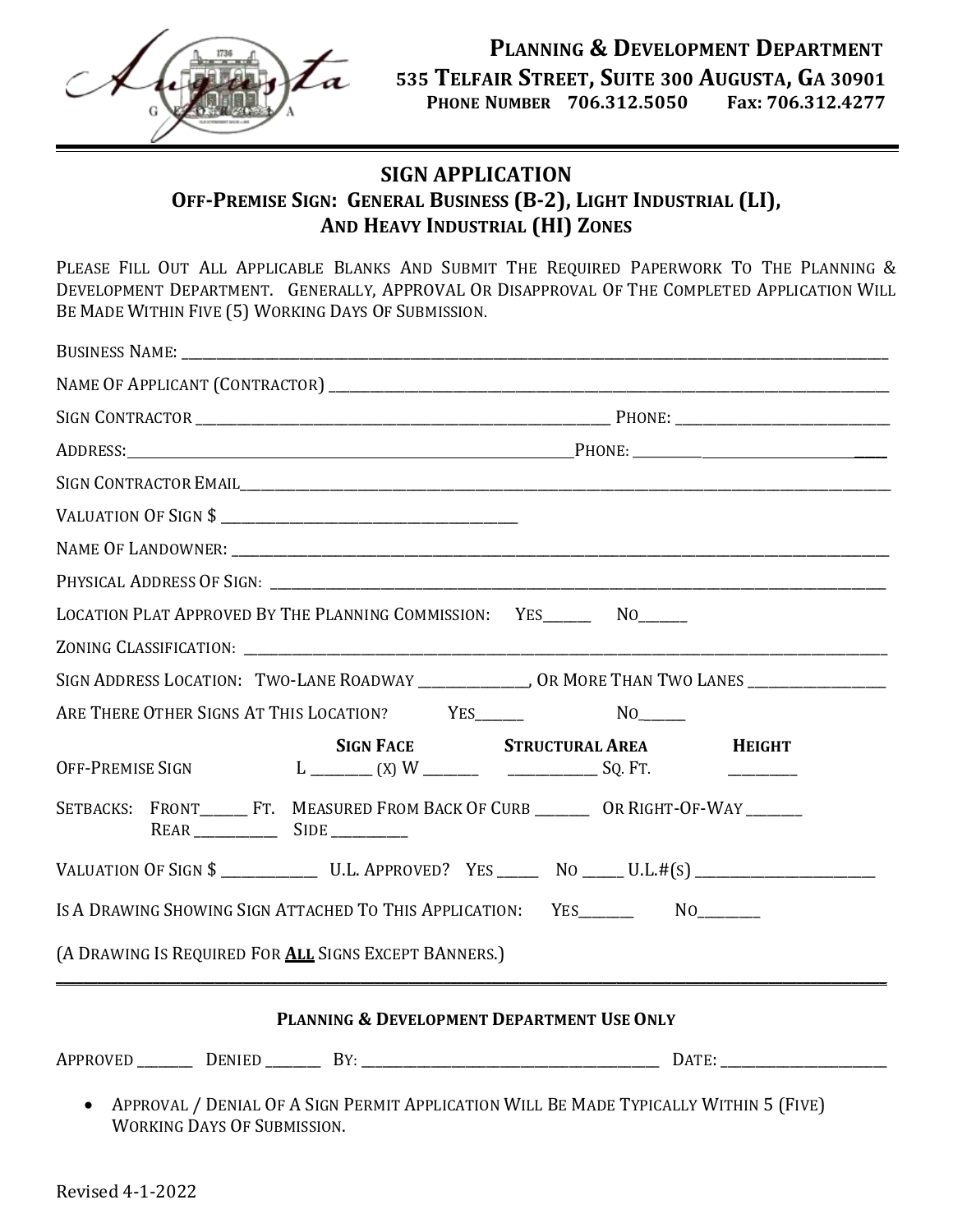

## **SIGN APPLICATION**

## **ON-PREMISE FREE-STANDING / DIRECTIONAL SIGNS IN PROFESSIONAL, COMMERCIAL, AND INDUSTRIAL ZONES**

PLEASE FILL OUT ALL APPLICABLE BLANKS AND SUBMIT WITH THE REQUIRED BLANKS AND SUBMIT WITH THE REQUIRED PAPERWORK TO THE LICENSE & INSPECTION DEPARTMENT. GENERALLY, APPROVAL OR DISAPPROVAL OF THE COMPLETED APPLICATION WILL BE MADE WITHIN FIVE (5) WORKING DAYS OF SUBMISSION.

| SIGN APPLICANT: PHONE: PHONE:                                                                                        |  |                  |                                            |  |               |                       |  |  |
|----------------------------------------------------------------------------------------------------------------------|--|------------------|--------------------------------------------|--|---------------|-----------------------|--|--|
|                                                                                                                      |  |                  |                                            |  |               |                       |  |  |
|                                                                                                                      |  |                  |                                            |  |               |                       |  |  |
| IS THIS A SHOPPING CENTER LOCATION? YES_______ NO________ INDIVIDUAL BUILDING? YES_______ NO________                 |  |                  |                                            |  |               |                       |  |  |
| ARE THERE OTHER SIGNS AT THIS LOCATION? YES                                                                          |  |                  |                                            |  |               |                       |  |  |
| <b>EXISTING ONSITE</b><br>FREESTANDING (INDIVIDUAL)                                                                  |  | <b>SIGN FACE</b> | <b>STRUCTURAL AREA</b>                     |  | <b>HEIGHT</b> |                       |  |  |
| <b>EXISTING ONSITE</b><br>FREESTANDING                                                                               |  |                  |                                            |  |               |                       |  |  |
| <b>DIRECTIONAL</b><br>SIGN (EXISTING)                                                                                |  |                  |                                            |  |               |                       |  |  |
| <b>DIRECTIONAL</b><br>SIGN (PROPOSED)                                                                                |  |                  |                                            |  |               |                       |  |  |
| SETBACKS: FRONT_________FT. MEASURED FROM BACK OF CURB ___________ OR RIGHT-OF-WAY ________                          |  |                  |                                            |  |               |                       |  |  |
| VALUATION OF SIGN \$ ________________ U.L. APPROVED? YES ________ NO _______ U.L.#(S) ______________                 |  |                  |                                            |  |               |                       |  |  |
| A DRAWING SHOWING SIGN, FRONT BUILDING ELEVATION / DIMENSION, AND PLOT PLAN MUST BE ATTACHED TO<br>THIS APPLICATION. |  |                  |                                            |  |               |                       |  |  |
| ZONING CLASSIFICATION: ____________________ INTERSTATE SIGN OVERLAY ZONE (ISO)?                                      |  |                  | PLANNING & DEVELOPMENT DEPARTMENT USE ONLY |  |               | $No$ <sub>_____</sub> |  |  |